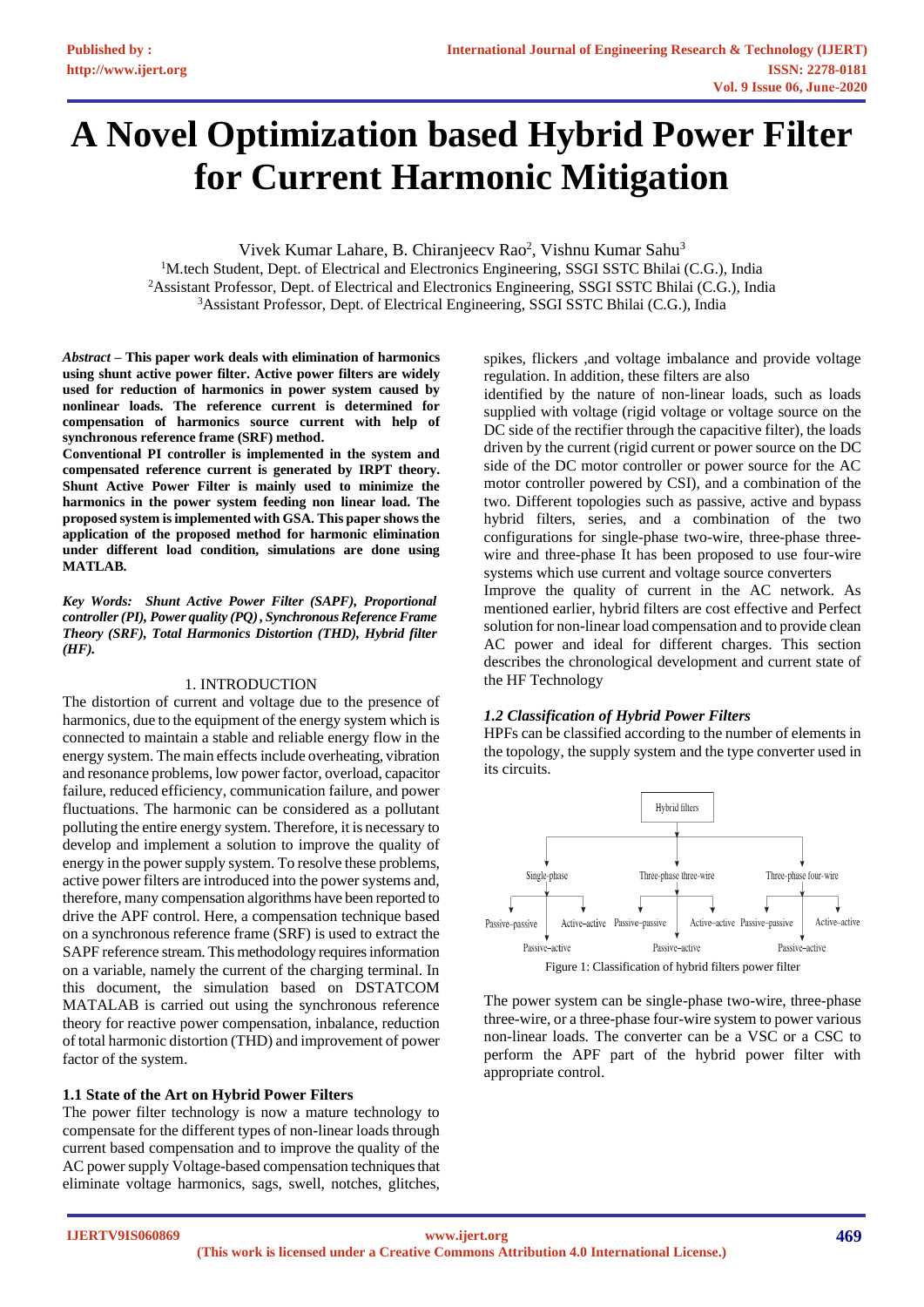

**Active Filter** 

Figure2. Block diagram of Shunt Active Shunt Passive Hybrid filter

#### **1.2** *Principle of Operation of Hybrid Power Filters*

The main goal of HPF is to reduce the nonlinear load and / or multiple power quality issues of the power system. A hybrid power filter reduces most power quality problems for satisfactory operation of consumer equipment, even in the case of a contaminated power system. At the same time, it reduces most voltage-based power quality problems, such as voltage harmonics, imbalance, senescence and swelling, and currentbased power quality problems, such as harmonics current, reactive power, unbalanced currents. , Provides loads and / or neutral current and power fluctuations present in the power system, and symmetrical sinusoidal currents in the power supply, regulating the DC bus voltage at best as a combination of two VSCs universally coordinate with serial filters in active filters. [7].

#### **1.3** *Control of a Hybrid Filter Using Instantaneous Reactive Power Theory*

In the hybrid filter configuration shown in Figure 1, threephase supply currents are sensed and their harmonic Figure 3: Instantaneous reactive power theory control algorithm for the active filter element of the hybrid filter

Contents are estimated using the IRPT algorithm adopted for the conventional active filter asshown in Figure 2. But, instead of load currents, supply currents are sensed and processed using the IRPT-based control algorithm.

The three-phase filtered supply voltages are transformed into two-phase  $\alpha$ –β orthogonal coordinates ( $v_{\text{sa}}$ ;  $v_{\text{sb}}$ )

$$
\binom{\nu_{s\alpha}}{\nu_{s\beta}}=\sqrt{\frac{2}{3}}\!\!\left(\!\begin{array}{ccc}1&-\frac{1}{2}&-\frac{1}{2}\\0&\frac{\sqrt{3}}{2}&-\frac{\sqrt{3}}{2}\end{array}\!\right)\!\left(\!\begin{array}{c}\nu_{s\alpha}\\ \nu_{s b}\\ \nu_{s c}\end{array}\!\right).
$$

These three-phase filtered load current are transformed into two-phase  $\alpha$ -β orthogonal coordinates (Isα, Is<sub>β</sub>) as

$$
\begin{pmatrix} i_{\rm s\alpha} \\ i_{\rm s\beta} \end{pmatrix} = \sqrt{\frac{2}{3}} \begin{pmatrix} 1 & -\frac{1}{2} & -\frac{1}{2} \\ 0 & \frac{\sqrt{3}}{2} & -\frac{\sqrt{3}}{2} \end{pmatrix} \begin{pmatrix} i_{\rm sa} \\ i_{\rm sb} \\ i_{\rm sc} \end{pmatrix}.
$$

From these two sets of expressions, the instantaneous active power *p*s and the instantaneous reactive power *q*s flowing from the supply side are calculated as

$$
\begin{pmatrix} P_s \\ q_s \end{pmatrix} = \begin{pmatrix} v_{s\alpha} & v_{s\beta} \\ v_{s\beta} & -v_{s\alpha} \end{pmatrix} \begin{pmatrix} i_{s\alpha} \\ i_{s\beta} \end{pmatrix}.
$$

Let and  $q_s$  be the DC component and the AC element of  $p_s$ , respectively and  $q_s$  and  $q_s$  be the DC component and the  $q_s$ AC element, alternately.

$$
p_{\rm s} = \overline{p}_{\rm s} + \tilde{p}_{\rm s}, \quad q_{\rm s} = \overline{q}_{\rm s} + \tilde{q}_{\rm s}.
$$

In these expressions, the fundamental load power is transformed to DC components *p*s and *q*s, and the distortion or negative sequence is transformed to AC components ~*p*s and ~*q*s. The DC components of active and reactive powers

are extracted by using two high-pass filters. In addition, the active filter regulates its DC capacitor voltage without any external power supply. If the active filter outputs a fundamental voltage that is in phase with the fundamental leading current of the passive filter, then the active power formed by the leading current and the fundamental voltage is supplied to the DC capacitor. Therefore, the electrical quantity to be controlled in the DC voltage of the AF feedback loop is added to the reactive power (~*q*s). For the buildup of the DC bus voltage of the AF, the error between the sensed DC bus voltage and the reference DC bus voltage is given to a PI controller. The output of the PI controller is added to the AC component of instantaneous reactive power. Hence, the reference powers for the harmonic currents are estimated as

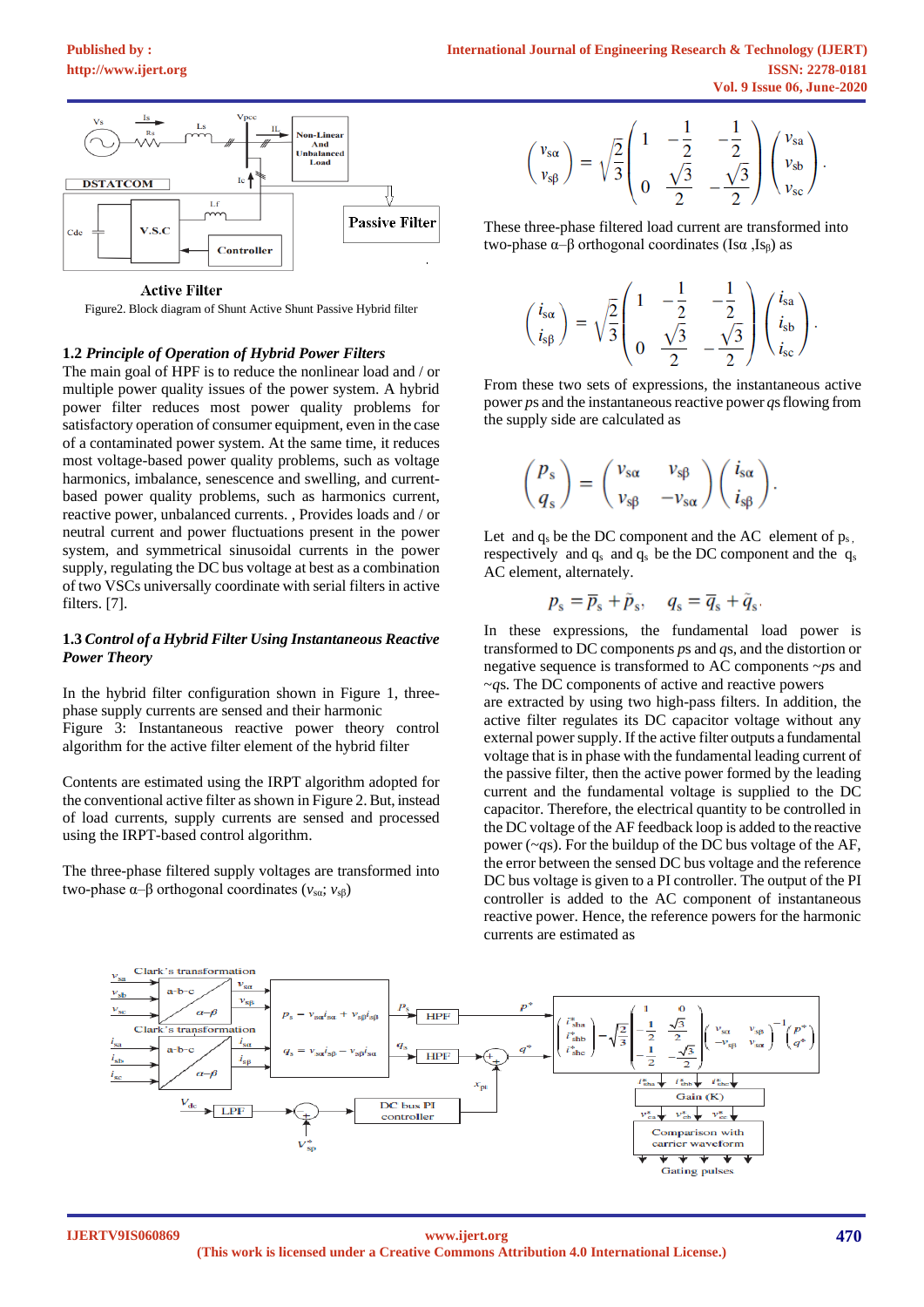$$
p^* = p_L,
$$
  

$$
q^* = \tilde{q}_L + x_{pi},
$$

Where  $x_{pi}$  is the output signal from the PI controller. Here, a low-pass filter is also used in the DC bus voltage feedback loop to eliminate high-frequency ripples in DC bus voltages. The reference three-phase harmonic currents  $(i^*_{sha}; i^*_{shb}; i^*_{shc})$ are estimated as

$$
\begin{pmatrix} i_{\rm sha}^* \\ i_{\rm shb}^* \\ i_{\rm she}^* \end{pmatrix} = \sqrt{\frac{2}{3}} \begin{pmatrix} 1 & 0 \\ -\frac{1}{2} & \frac{\sqrt{3}}{2} \\ -\frac{1}{2} & -\frac{\sqrt{3}}{2} \end{pmatrix} \begin{pmatrix} v_{\rm sca} & v_{\rm sf} \\ -v_{\rm sf} & v_{\rm sg} \end{pmatrix}^{-1} \begin{pmatrix} p^* \\ q^* \end{pmatrix}
$$

The estimated harmonic current in each phase is amplified by a gain *K* and given as input to a PWM controller as a reference voltage  $V^*$ <sub>c</sub> .  $KI$ <sub>sh</sub>. The gating signals are generated by comparing the reference voltage  $V^*$ <sub>c</sub> with a triangle wave carrier frequency. This induces a voltage in series with the three-phase passive filter, thus improving the performance of the passive filter alone, as explained in the compensation principle of a hybrid filter

# 2. GRAVITATIONAL SEARCH OPTIMIZATION

 GSA is an optimization method which designed to base on Newtonian gravity and the laws of motion. In this algorithm, agents are considered as objects and their performance is measured by their masses [1]. All of the masses in the search space are attracted each other according to Newtonian gravity laws and the masses which exposed the force of gravity reach optimum solution by acting in search space. This movement of the masses takes place according to Newton's second law of motion. During the algorithm, this is the heaviest mass moves slower than the other masses and attracts others. When the stop criterion is reached, the optimum solution of the problem would be reached with the greatest mass.

#### 3. PI CONTROLLER

In control systems, it is very important to obtain controller parameters that make the system stable. One of the methods used to obtain these parameters is the SBL method. The SBL method is a graphical method used to determine the controller parameters that make the control system stable. The choice of the suitable controller type is crucial to achieve the desired design criteria. In most applications, simple structured controllers are preferred. PID controllers are often preferred by the industry for reasons such as simple strucsture and robust performance characteristics. The optimization process can be defined as selecting the most appropriate one from the current situations. Simulink models have been developed for optimizations based on the integral performance criteria. The optimization process begins by entering initial values in controller parameters. When the smallest error value is reached, the optimization stops and the most suitable controller parameters are obtained

Now here to tuned the parameter of PI controller IAE, ISE and ITAE criteria are used.

1. 
$$
IAE = \int |e(t)| dt
$$
  
2. 
$$
ISE = \int e^{2}(t) dt
$$
  
3. 
$$
ITAE = \int t |e^{2}(t)| dt
$$

# 5. BLOCK DIAGRAM OF HYBRID FILTER AS A COMBINATION OF ACTIVE SHUNT AND PASSIVE SHUNT FILTER

The basic circuit configuration of the line with compensation is as shown in figure 4. The active filter is connected in shunt with shunt connected passive filter. The MATLAB/SIMULINK is carried out with the control strategy of instantaneous reactive power theory, which is same as that of series active and passive shunt hybrid filter configuration. The gating pulses for VSI is provided by the comparison of source current and reference current with the rectangular pulse generator. Hybrid filters are usually considered a cost-effective option for power quality improvement, compensation of the poor power quality effects due to nonlinear loads, or to provide a sinusoidal AC supply to sensitive loads.





#### 6. SIMULATION AND RESULTS

Result is simulated in MATLAB/Simulink toolbox to check the system behavior and performance. The system is simulated under nonlinear load configuration for which the approach of Gravitational Search Algorithm controller based Shunt Active Shunt Passive Hybrid Filter. The main objective is to minimize the odd harmonic components using Gravitational Search Algorithm technique.

The source current without compensation is given in figure 5. Since there is no compensation provided the load current waveform is exactly as source current waveform. It can be seen that the source current contains harmonic content and thus is not purely sinusoidal.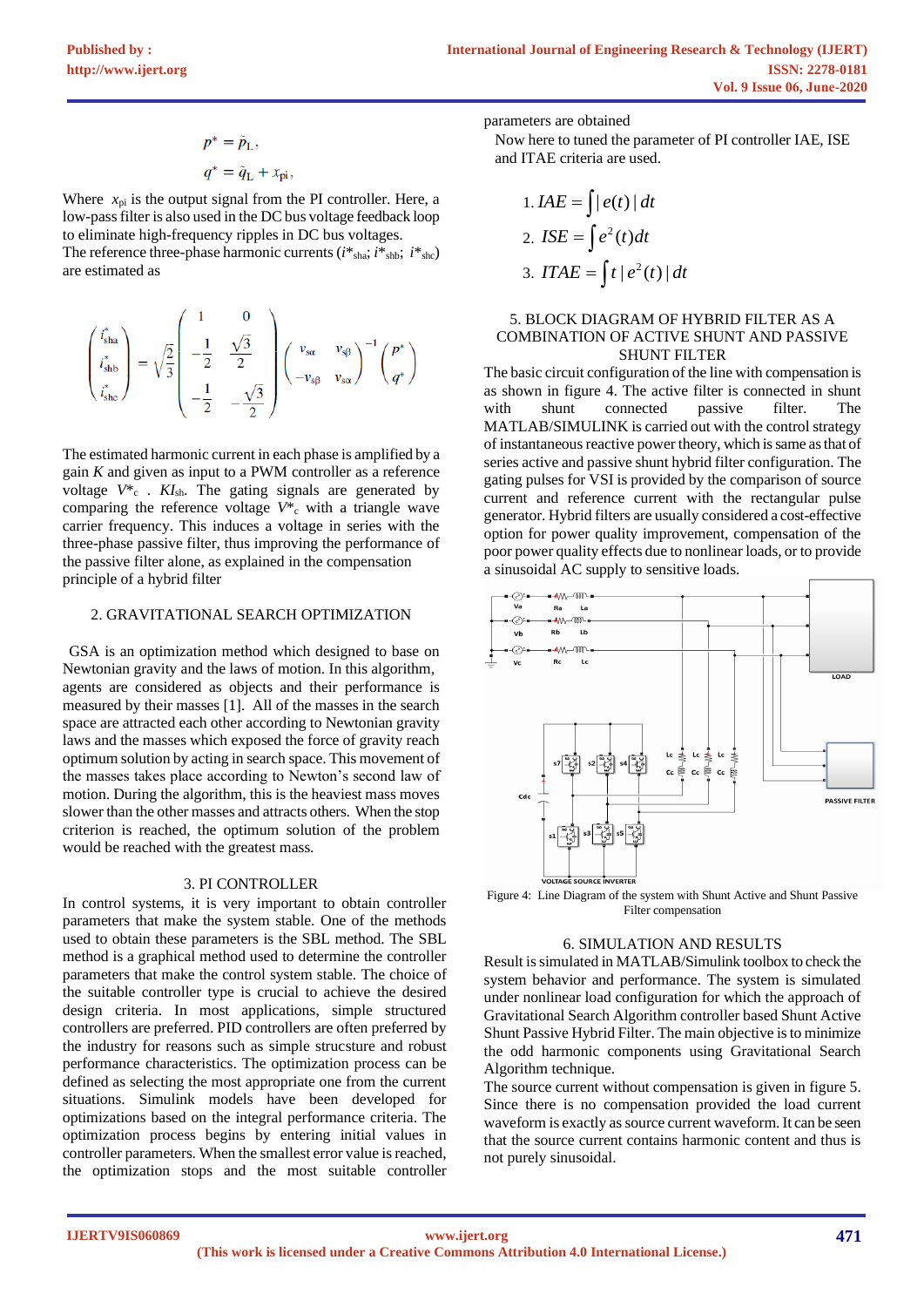

Figure 5: source current and load current waveform before compensation

Figure 5 shows the waveform of source Current and load current when Hybrid Filter is not connected in the system for filtering the harmonic current components which can be produced due to nonlinear load. From the above figure it is clear that the harmonic in current is produced by the connected nonlinear loads. It is cleared that in above figure source current is non-sinusoidal thus power factor will reduced and power loss will increase in the system. It also affects the stability of source side of the system. The source current contains 12.34% THD when compensation is not provided which is above IEEE 519- 1992 standard along with a fundamental current of 23.29A. The FFT analysis is given in fig  $6$ <br>Fundamental (50Hz) = 23.29, THD= 12.34%



Figure 7 shows the waveform of generated filter current to compensate harmonic current which can be produced by the nonlinear load. This filter current is injected at the Point of Common Coupling (PCC) to mitigate Total Harmonic Distortion (THD) of the system. This filter current is equal and opposite in magnitude with respect to the harmonic current which is generated by the nonlinear load.



Fig 8 shows waveform of compensated current ,from above fig. 5.8 it is clear that the when hybrid filter connected in the system , then it injects compensated current which is equal and opposite of harmonics components due to nonlinear load in the system. The waveform has improved when hybrid filter is switched ON and the waveform of source current has become more close to sinusoidal than before compensation. The capacitor charging voltage (Vdc) which generates required current with harmonics for the compensation of reactive power is shown in figure 9. The capacitor initial charging voltage is 150V.



Figure  $10 - 12$  shows the FFT Waveform of the generated source current. The simulation performed with controller parameters optimized for ITAE, IAE, and ISE performance indices are shown